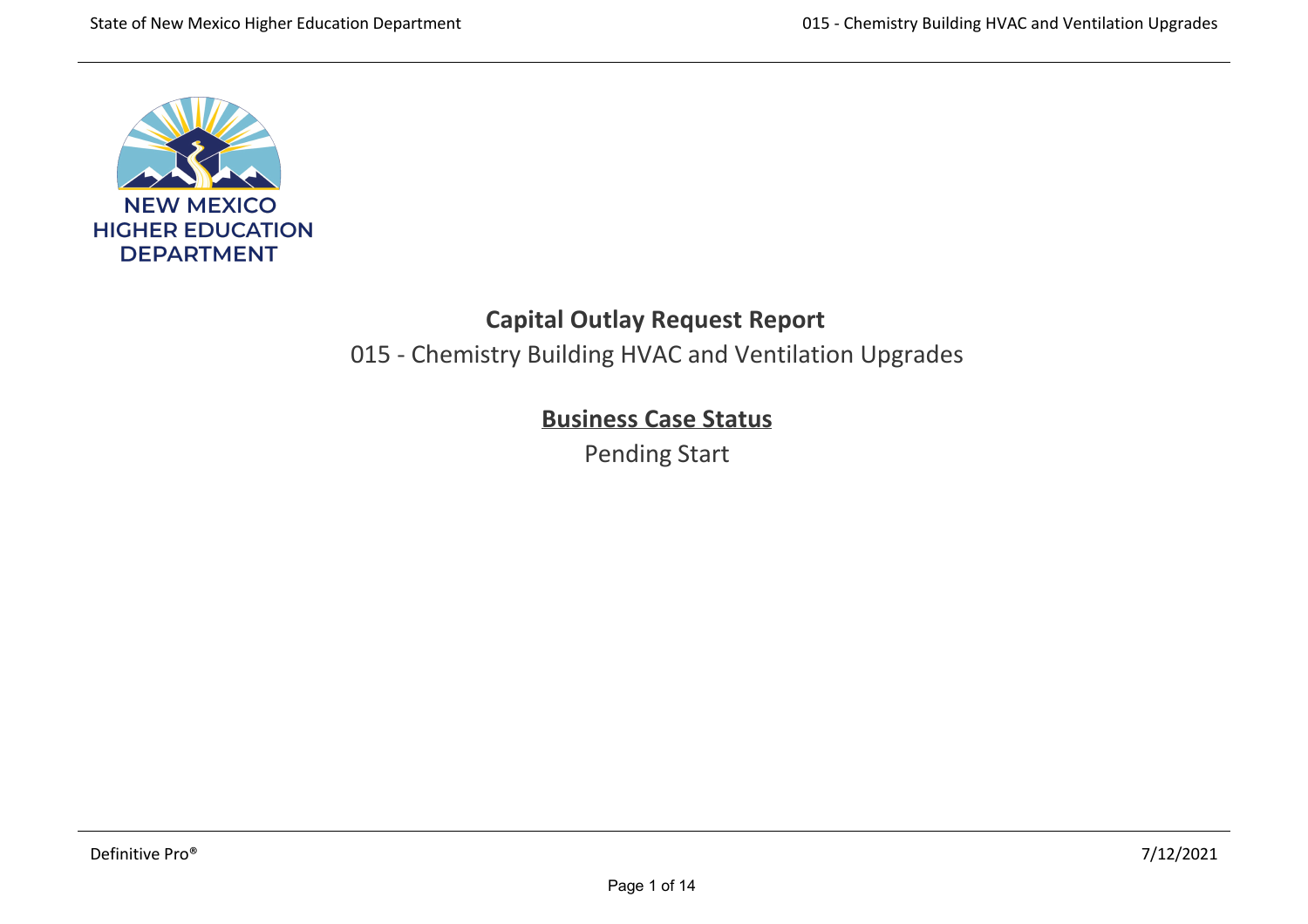| <b>Request</b>                  |                                                                                                                                                                                                                                                                                                                                                                                                                                                                                                                                                                                                                                                                                                                                                                                                                                                                                                                                                                                                                                                                                                                                                                                                                                                                                                                                                                                                                                                                                                                                                                                                                                                                                                                                                                                                                                                                                                                                                                                                                                                                                                                                                                                                                                                                                               |                     |                              |                         |                                                                                                                                                                                                                                                                                                                                                                                                                                                                                                                                                                                                                                                                                |  |  |  |  |
|---------------------------------|-----------------------------------------------------------------------------------------------------------------------------------------------------------------------------------------------------------------------------------------------------------------------------------------------------------------------------------------------------------------------------------------------------------------------------------------------------------------------------------------------------------------------------------------------------------------------------------------------------------------------------------------------------------------------------------------------------------------------------------------------------------------------------------------------------------------------------------------------------------------------------------------------------------------------------------------------------------------------------------------------------------------------------------------------------------------------------------------------------------------------------------------------------------------------------------------------------------------------------------------------------------------------------------------------------------------------------------------------------------------------------------------------------------------------------------------------------------------------------------------------------------------------------------------------------------------------------------------------------------------------------------------------------------------------------------------------------------------------------------------------------------------------------------------------------------------------------------------------------------------------------------------------------------------------------------------------------------------------------------------------------------------------------------------------------------------------------------------------------------------------------------------------------------------------------------------------------------------------------------------------------------------------------------------------|---------------------|------------------------------|-------------------------|--------------------------------------------------------------------------------------------------------------------------------------------------------------------------------------------------------------------------------------------------------------------------------------------------------------------------------------------------------------------------------------------------------------------------------------------------------------------------------------------------------------------------------------------------------------------------------------------------------------------------------------------------------------------------------|--|--|--|--|
| <b>Institution</b>              | New Mexico State University                                                                                                                                                                                                                                                                                                                                                                                                                                                                                                                                                                                                                                                                                                                                                                                                                                                                                                                                                                                                                                                                                                                                                                                                                                                                                                                                                                                                                                                                                                                                                                                                                                                                                                                                                                                                                                                                                                                                                                                                                                                                                                                                                                                                                                                                   |                     | $\checkmark$                 |                         |                                                                                                                                                                                                                                                                                                                                                                                                                                                                                                                                                                                                                                                                                |  |  |  |  |
| <b>Project Title</b>            | Chemistry Building HVAC and Ventilation Upgrades                                                                                                                                                                                                                                                                                                                                                                                                                                                                                                                                                                                                                                                                                                                                                                                                                                                                                                                                                                                                                                                                                                                                                                                                                                                                                                                                                                                                                                                                                                                                                                                                                                                                                                                                                                                                                                                                                                                                                                                                                                                                                                                                                                                                                                              |                     |                              |                         |                                                                                                                                                                                                                                                                                                                                                                                                                                                                                                                                                                                                                                                                                |  |  |  |  |
|                                 | <b>Building</b>                                                                                                                                                                                                                                                                                                                                                                                                                                                                                                                                                                                                                                                                                                                                                                                                                                                                                                                                                                                                                                                                                                                                                                                                                                                                                                                                                                                                                                                                                                                                                                                                                                                                                                                                                                                                                                                                                                                                                                                                                                                                                                                                                                                                                                                                               | <b>Building Age</b> |                              |                         | <b>Building GSF</b>                                                                                                                                                                                                                                                                                                                                                                                                                                                                                                                                                                                                                                                            |  |  |  |  |
|                                 | <b>CHEMISTRY BUILDING</b>                                                                                                                                                                                                                                                                                                                                                                                                                                                                                                                                                                                                                                                                                                                                                                                                                                                                                                                                                                                                                                                                                                                                                                                                                                                                                                                                                                                                                                                                                                                                                                                                                                                                                                                                                                                                                                                                                                                                                                                                                                                                                                                                                                                                                                                                     | 64.00               |                              |                         | 30,382                                                                                                                                                                                                                                                                                                                                                                                                                                                                                                                                                                                                                                                                         |  |  |  |  |
| <b>Building(s)</b>              | <b>CHEMISTRY BUILDING</b>                                                                                                                                                                                                                                                                                                                                                                                                                                                                                                                                                                                                                                                                                                                                                                                                                                                                                                                                                                                                                                                                                                                                                                                                                                                                                                                                                                                                                                                                                                                                                                                                                                                                                                                                                                                                                                                                                                                                                                                                                                                                                                                                                                                                                                                                     | 54.00               |                              |                         | 30,262                                                                                                                                                                                                                                                                                                                                                                                                                                                                                                                                                                                                                                                                         |  |  |  |  |
|                                 | CHEMISTRY BUILDING                                                                                                                                                                                                                                                                                                                                                                                                                                                                                                                                                                                                                                                                                                                                                                                                                                                                                                                                                                                                                                                                                                                                                                                                                                                                                                                                                                                                                                                                                                                                                                                                                                                                                                                                                                                                                                                                                                                                                                                                                                                                                                                                                                                                                                                                            | 26.00               |                              |                         | 53.968                                                                                                                                                                                                                                                                                                                                                                                                                                                                                                                                                                                                                                                                         |  |  |  |  |
| <b>Project Location</b>         | See Campus Map                                                                                                                                                                                                                                                                                                                                                                                                                                                                                                                                                                                                                                                                                                                                                                                                                                                                                                                                                                                                                                                                                                                                                                                                                                                                                                                                                                                                                                                                                                                                                                                                                                                                                                                                                                                                                                                                                                                                                                                                                                                                                                                                                                                                                                                                                |                     | <b>Project Map</b>           | <b>Project Map Link</b> |                                                                                                                                                                                                                                                                                                                                                                                                                                                                                                                                                                                                                                                                                |  |  |  |  |
| <b>FY Priority #</b>            | 3                                                                                                                                                                                                                                                                                                                                                                                                                                                                                                                                                                                                                                                                                                                                                                                                                                                                                                                                                                                                                                                                                                                                                                                                                                                                                                                                                                                                                                                                                                                                                                                                                                                                                                                                                                                                                                                                                                                                                                                                                                                                                                                                                                                                                                                                                             |                     | <b>Master Plan Priority#</b> | 3                       |                                                                                                                                                                                                                                                                                                                                                                                                                                                                                                                                                                                                                                                                                |  |  |  |  |
| <b>Total Project Cost</b>       | \$5,000,000                                                                                                                                                                                                                                                                                                                                                                                                                                                                                                                                                                                                                                                                                                                                                                                                                                                                                                                                                                                                                                                                                                                                                                                                                                                                                                                                                                                                                                                                                                                                                                                                                                                                                                                                                                                                                                                                                                                                                                                                                                                                                                                                                                                                                                                                                   |                     | <b>State Funding Request</b> | \$5,000,000             |                                                                                                                                                                                                                                                                                                                                                                                                                                                                                                                                                                                                                                                                                |  |  |  |  |
| <b>Committed Match Funding</b>  | \$0                                                                                                                                                                                                                                                                                                                                                                                                                                                                                                                                                                                                                                                                                                                                                                                                                                                                                                                                                                                                                                                                                                                                                                                                                                                                                                                                                                                                                                                                                                                                                                                                                                                                                                                                                                                                                                                                                                                                                                                                                                                                                                                                                                                                                                                                                           |                     | <b>Match Funding Source</b>  | N/A                     |                                                                                                                                                                                                                                                                                                                                                                                                                                                                                                                                                                                                                                                                                |  |  |  |  |
| <b>Construction Type</b>        | Renovation                                                                                                                                                                                                                                                                                                                                                                                                                                                                                                                                                                                                                                                                                                                                                                                                                                                                                                                                                                                                                                                                                                                                                                                                                                                                                                                                                                                                                                                                                                                                                                                                                                                                                                                                                                                                                                                                                                                                                                                                                                                                                                                                                                                                                                                                                    |                     |                              |                         |                                                                                                                                                                                                                                                                                                                                                                                                                                                                                                                                                                                                                                                                                |  |  |  |  |
| <b>Previous Request Summary</b> | N/A                                                                                                                                                                                                                                                                                                                                                                                                                                                                                                                                                                                                                                                                                                                                                                                                                                                                                                                                                                                                                                                                                                                                                                                                                                                                                                                                                                                                                                                                                                                                                                                                                                                                                                                                                                                                                                                                                                                                                                                                                                                                                                                                                                                                                                                                                           |                     |                              |                         |                                                                                                                                                                                                                                                                                                                                                                                                                                                                                                                                                                                                                                                                                |  |  |  |  |
| <b>History of Facility</b>      | Discussions for the existing Chemistry Building (187) began in 1955 for its location on the Horseshoe, along with planning the construction of Gardiner Hall for physics and Jett Halls for engineering. The Chemistry<br>facility opened in 1957, housing an auditorium, elementary, organic and physical chemistry and quantitative analysis labs. The original structure was two stories with concrete block and steel frame construction. By<br>1967 it had been determined that a Graduate wing needed to be added on to the north side of the Chemistry Building. In 1968 the Graduate Chemistry Building was added faculty offices and lab spaces with a<br>basement level and three stories above ground. The Graduate Chemistry Building project was authorized in 1967 and was completed in 1968. In 1997 another addition was added, the Chemistry and Molecular<br>Biology Building. This building was constructed to the west and is connected to the main building by an arcade. The 1997 Lab Wing addition project included 50,000 SF featured a new main entrance and gallery, a<br>lecture hall, graduate and undergraduate labs and faculty and graduate offices, connecting to the existing building at the 2nd and 3rd levels.                                                                                                                                                                                                                                                                                                                                                                                                                                                                                                                                                                                                                                                                                                                                                                                                                                                                                                                                                                                                                                            |                     |                              |                         |                                                                                                                                                                                                                                                                                                                                                                                                                                                                                                                                                                                                                                                                                |  |  |  |  |
| <b>Current Condition</b>        | is the worst percentage of a building thus far in the ARC evaluation and indicates that a significant amount of capital funding is needed for the building for repairs.                                                                                                                                                                                                                                                                                                                                                                                                                                                                                                                                                                                                                                                                                                                                                                                                                                                                                                                                                                                                                                                                                                                                                                                                                                                                                                                                                                                                                                                                                                                                                                                                                                                                                                                                                                                                                                                                                                                                                                                                                                                                                                                       |                     |                              |                         | NMSU is currently working with Architectural Research Consultants (ARC) to conducting Facilities Condition Assessments (FCA) off selected NMSU buildings. The entire Chemistry Building was part of the first group of<br>buildings to be analyzed. From FCA Preliminary Findings of selected buildings dated April 23, 2021 the Chemistry Building has replacement consideration cost to repair versus the insured value of the building of 122%<br>or \$27,289,068. One major deficiency to the performance of the building is the mechanical and ventilation systems throughout the facility and code compliance for the laboratories in all sections of the building. This |  |  |  |  |
| <b>Renovation Information</b>   | There have been no impactful building system renovations since the 1995 addition and 15,000 SF of renovation to the original 1957 structure. Minor renovations include the 1998 third floor build-out for a Research<br>Lab Suite; 2000 ADA Restrooms upgrades for one Men's and one Women's three stall modification to two to allow for ADA compliance; and laboratory improvements for Lab 104B in 2002, Lab 229 in 2011, Lab 225<br>in 2013, Labs 328 & 329 in 2013, and new fume hoods in Lab 109 in 2015. Emergency repairs have involve the elevator in the 1967 building to replace the elevator jack in 2015 and fire alarm modifications, same                                                                                                                                                                                                                                                                                                                                                                                                                                                                                                                                                                                                                                                                                                                                                                                                                                                                                                                                                                                                                                                                                                                                                                                                                                                                                                                                                                                                                                                                                                                                                                                                                                      |                     |                              |                         |                                                                                                                                                                                                                                                                                                                                                                                                                                                                                                                                                                                                                                                                                |  |  |  |  |
| <b>Scope of Work</b>            | year. The recent updates have been the Lab 211 and Classroom 203 Renovations in 2019. Records show the funding from these projects are from Building Repair & Renewal (BRR).<br>One year ago NMSU completed a HVAC Assessment and the Chemistry Building, all three portions, were evaluated. In an effort to responsibly prepare for the return to campus Fall 2020 semester, Facilities and<br>Services embarked on a mission to perform a Phase-1 HVAC Condition Assessment of buildings identified for classroom activities. The objective of the study is to identify baseline HVAC operational parameters,<br>equipment deficiencies and considerations toward implementation of filtration and germicidal mitigation technologies. The effort is primarily focused on creating a safer campus experience for Students, Faculty and<br>Staff. This report provides the results of the field assessments for 34 buildings, 111 Central Air Handling Units, 152 Room Terminal Units and lists recommendations focused on air quality improvements that best suits<br>each building function. The findings for Chemistry Building (1957, 1967 and 1995) revealed an overall theme of identified deficiencies for mechanical equipment that is in poor condition; inadequate heating and<br>cooling systems; ventilation pathways not configured for minimum outside air; and issues with existing mechanical design for proper air volume. This project will update the mechanical system and ventilation for<br>current codes and standards. A chemical fume hood is a specific type of air ventilation system equipped with powerful and energy-efficient fans and high-quality filtration media. Fume hood testing and corrective<br>action for repairs or replacement will be part of this scope. The mechanical system, ventilation and fume hood upgrades will include the demolition of the existing exhaust, ductwork, fume hoods as identified by the<br>HVAC assessment and engineering team. Penetrations at existing walls, ceiling and roof for the new exhaust fan duct and mechanical ductwork will be required. Installation of new HVAC units, fume hoods and<br>exhaust fan units will also involve interior work to re-install ceiling grid, lights and HVAC diffusers. |                     |                              |                         |                                                                                                                                                                                                                                                                                                                                                                                                                                                                                                                                                                                                                                                                                |  |  |  |  |

**Enrollment**

**Year FTE OFTE**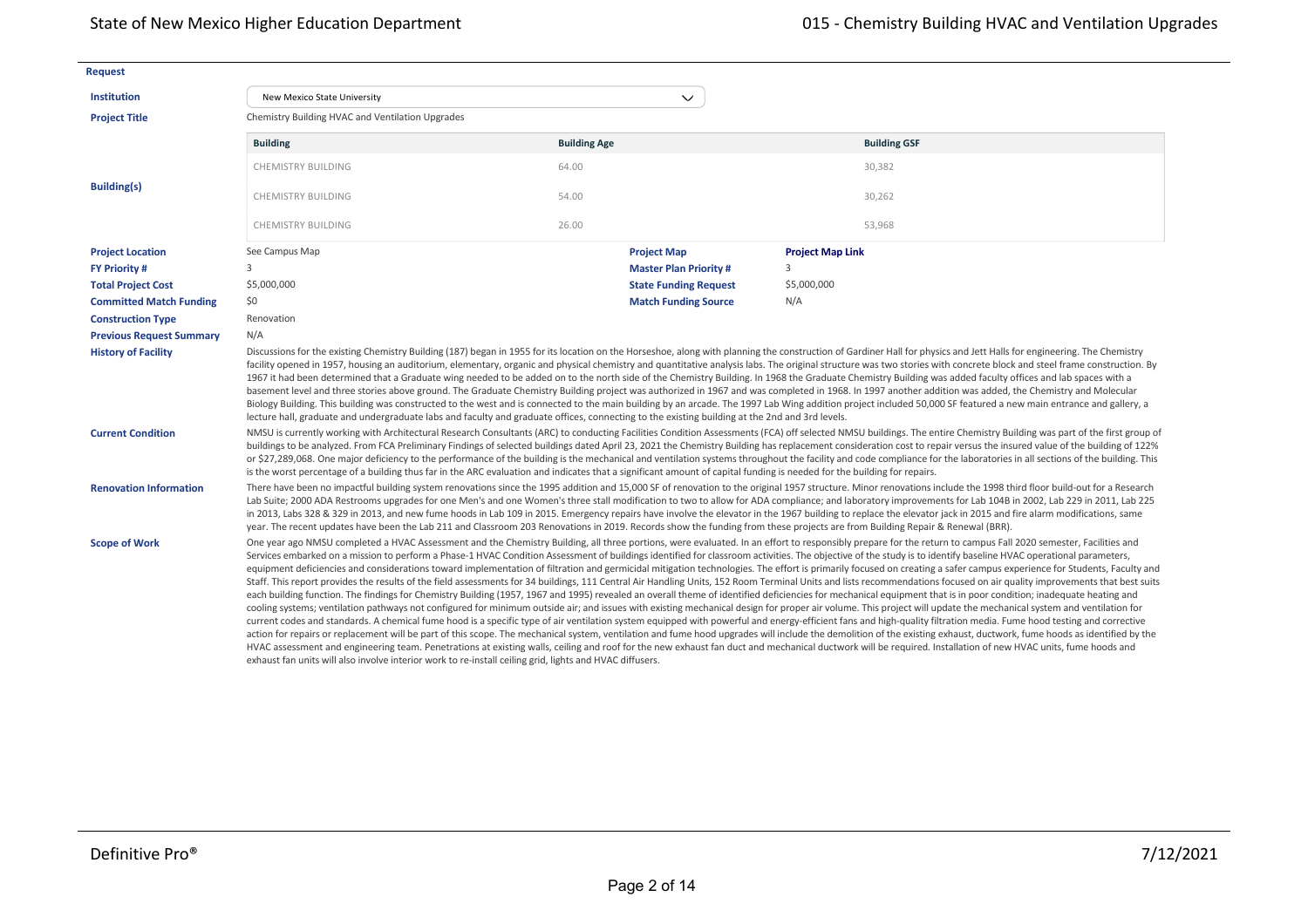| <b>Phases</b><br>Complete table if this project request<br>contains multiple projects or if the | Phase # | Description  |            | Part of<br>Request | Amount             | <b>Start Date</b> | <b>End Date</b>  |
|-------------------------------------------------------------------------------------------------|---------|--------------|------------|--------------------|--------------------|-------------------|------------------|
| project can be phased. List in priority<br>order:                                               |         | Full Project |            | $\Box$             |                    | $$0.00$ 7/1/2023  | 8/30/2024        |
| <b>Students Impacted</b>                                                                        |         |              |            |                    |                    |                   |                  |
| Provide the instructional program<br>majors being served by this project:                       | Major   | HeadCount    | <b>FTE</b> |                    | % Growth Last Year |                   | % Growth Average |
| <b>Enrollment</b>                                                                               | Year    |              | <b>FTE</b> |                    | <b>OFTE</b>        |                   |                  |
| Provide Fall Semester enrollment data<br>per year as reported on the NMHED<br>website/eDEAR:    | 2013    |              | 16754      |                    | 2142               |                   |                  |
|                                                                                                 | 2014    |              | 15821      |                    | 2047               |                   |                  |
|                                                                                                 | 2015    |              | 15484      |                    | 1985               |                   |                  |
|                                                                                                 | 2016    |              | 14826      |                    | 1753               |                   |                  |
|                                                                                                 | 2017    |              | 14445      |                    | 1627               |                   |                  |
|                                                                                                 | 2018    |              | 14297      |                    | 1708               |                   |                  |
|                                                                                                 | 2019    |              | 14274      |                    | 1792               |                   |                  |
|                                                                                                 | 2020    |              | 14216      |                    | 4912               |                   |                  |

impacts the availability of a diverse workforce. The higher educational training through coursework and experiential learning provided by the Dept. of Chemistry and Biochemistry is central to many of the key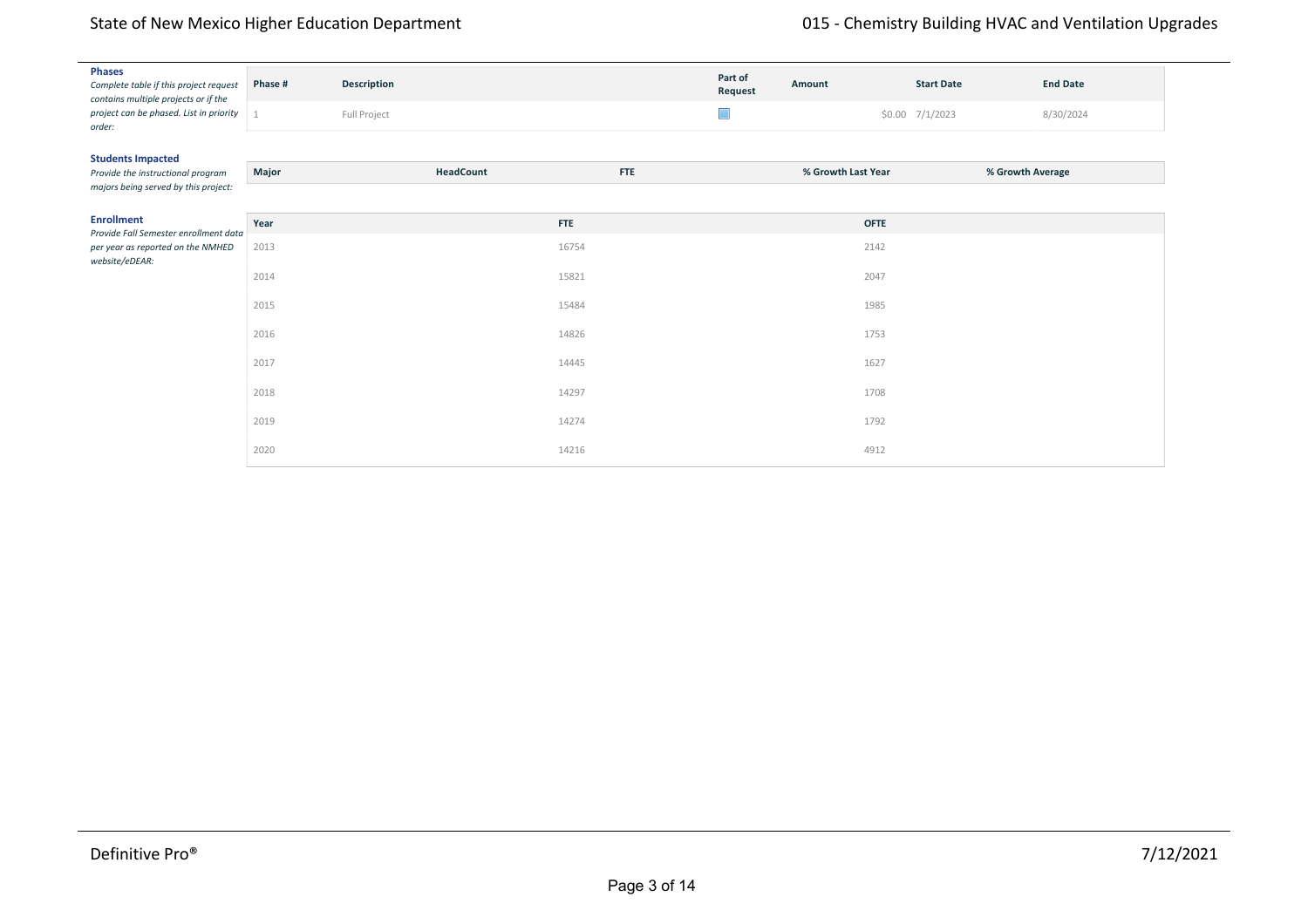#### **B. Project Rationale and Need:**

#### **Measure B1: Projects promotion of enrollment growth, retention, and degree production**

| <b>B1 Score</b> | Substantially |  |
|-----------------|---------------|--|
|                 |               |  |

B1 Explanation Models and these hoods, and these hoods require a functional HVAC system not only maintains the temperature of the rooms in the Chemistry building. Laboratory infrastructure requires functional fume hoods, a Fume hoods ensure the health and safety of students, faculty, and staff since those conducting reactions using volatile solvents and/or producing toxic vapor are placed at immediate risk of toxic inhalation hazard. The hoods have failed on several occasions, requiring lengthy repairs resulting in lost research time and canceled undergraduate lab classes. It is only good fortune that these issues have not yet resulted in injury. Failure of the HVAC system results in the cancellation of lab experiments requiring fume hoods and places the completion of required courses in jeopardy. This situation affects retention and progress for degree completion for both undergraduate and graduate students. The proposed project for the NMSU Chemistry building is critical to the educational mission in the following ways: A. Many of the courses hosted in the Chemistry building have a required laboratory component. Six of the seven lower division courses offered, including all of the Chemistry General Education courses, have a lab component. Further, six additional upper division lab courses are offered in the building. Approximately 70% of the student credit hours produced by the Dept. of Chemistry and Biochemistry each semester has a required lab component. Further, over the past five years, more than 50% of the student credit hours generated by the Dept. of Chemistry and Biochemistry are General Education courses and 100% of Chemistry General Education courses are lab classes. Lab courses cannot be offered without a functional HVAC system. B. Thirty‐one NMSU majors in five Colleges require at least one laboratory course hosted in the Chemistry building for degree completion: Nursing, Mechanical & Aerospace Engineering, Chemical Engineering, Industrial Engineering, Electrical and Computer Engineering, Engineering Technology, Civil Engineering, Biology, Biochemistry, Chemistry, Geological Sciences, Microbiology, Physics, Engineering Physics, Animal Science, Range Science, Entomology, Applied Microbiology, Environmental Sciences, Agronomy, Genetics, Soil Science, Food Science and Technology, Human Nutrition, Family and Consumer Science Education, Conservation Ecology, Fisheries and Wildlife Science, Horticulture, Counseling and Community Psychology, Communication Disorders, Athletic Training, and Kinesiology. Most of the courses required for these majors (except for Chemistry, Biochemistry, Biology, Microbiology, Genetic, Animal Science, and Chemical Engineering) are taken in the Freshman year. Therefore, without lab courses running in the Chemistry building, many students in many different majors would experience interruption in their required curriculum. C. Graduate students in Chemistry require the completion of a research thesis to attain both the M.S. and the Ph.D. degrees in Chemistry. Graduate students conduct their research in faculty research labs. Faculty research labs, like the teaching labs, require functional fume hoods and controlled temperature conditions.

#### **Measure B2: Projects impact on education and workforce needs in local and regional economies**

| <b>B2 Score</b>       | Substantially                                                                                                                                                                                                                                                                                                                  | $\checkmark$ |  |
|-----------------------|--------------------------------------------------------------------------------------------------------------------------------------------------------------------------------------------------------------------------------------------------------------------------------------------------------------------------------|--------------|--|
| <b>B2 Explanation</b> | NMSU-Las Cruces is the State's land grant institution, 69% of<br>impacts the availability of a diverse workforce. The higher ed<br>industries of the State of New Mexico. According to the NM I<br>leading industries contributing to the State's workforce and e<br>many NMSU graduates (especially in Chemistry and Engineer |              |  |

f the 14,221 students enrolled are from the State of New Mexico, and 58% of the enrolled students are Hispanic. Therefore, the educational mission lucational training through coursework and experiential learning provided by the Dept. of Chemistry and Biochemistry is central to many of the key Dept. of Economic Development, the industries of Biosciences, Sustainable & Green Energy, and Sustainable & Value‐Added Agriculture are among the economy. Each of these key industries require an educated workforce that includes advanced training in Chemistry and laboratory methods. Further, ring) contribute to the workforce of National Labs (e.g., Los Alamos, Carlsbad, Sandia) in New Mexico. In addition to the workforce areas that require advanced chemical training, degrees such as Nursing and the pre-medical areas of biomedically‐related degrees also require chemistry lab courses as part of their curriculum. New Mexico is facing a shortage of medical professionals, especially nurses. During the current pandemic, the need for highly trained medical professionals is profound.

#### **Measure B3: Projects support of HEI Strategic Plan or Facility Master Plan**

|                       | Demonstrate project alignment with institutional mission and how project advances the institution's strategic or facility master plan. |              |                                                                                                                                                                                                                                                                                                                                                                                                                                                                                                                                                                                                                                                                                                                                                                                                                                                                                                                                                                                                                                                                                                                                                                                                                                                                                                                                                                                                                                                                                                                                                                                                                                                                                                                                                                                                                                                                                                                                                                                                                                                                                                                                                                                                                                                                                                                                                                                                                                                                                                                                                                                                                                                                                                                                                                                                                                                                                                                                                                                                                                                                                                                                                                                                                                                                                                                                                                                                                                                                                                                                                                                                                                                                                                                                                                                                  |                         |  |
|-----------------------|----------------------------------------------------------------------------------------------------------------------------------------|--------------|--------------------------------------------------------------------------------------------------------------------------------------------------------------------------------------------------------------------------------------------------------------------------------------------------------------------------------------------------------------------------------------------------------------------------------------------------------------------------------------------------------------------------------------------------------------------------------------------------------------------------------------------------------------------------------------------------------------------------------------------------------------------------------------------------------------------------------------------------------------------------------------------------------------------------------------------------------------------------------------------------------------------------------------------------------------------------------------------------------------------------------------------------------------------------------------------------------------------------------------------------------------------------------------------------------------------------------------------------------------------------------------------------------------------------------------------------------------------------------------------------------------------------------------------------------------------------------------------------------------------------------------------------------------------------------------------------------------------------------------------------------------------------------------------------------------------------------------------------------------------------------------------------------------------------------------------------------------------------------------------------------------------------------------------------------------------------------------------------------------------------------------------------------------------------------------------------------------------------------------------------------------------------------------------------------------------------------------------------------------------------------------------------------------------------------------------------------------------------------------------------------------------------------------------------------------------------------------------------------------------------------------------------------------------------------------------------------------------------------------------------------------------------------------------------------------------------------------------------------------------------------------------------------------------------------------------------------------------------------------------------------------------------------------------------------------------------------------------------------------------------------------------------------------------------------------------------------------------------------------------------------------------------------------------------------------------------------------------------------------------------------------------------------------------------------------------------------------------------------------------------------------------------------------------------------------------------------------------------------------------------------------------------------------------------------------------------------------------------------------------------------------------------------------------------|-------------------------|--|
| <b>B3 Score</b>       | Substantially                                                                                                                          | $\checkmark$ | <b>Master Plan</b>                                                                                                                                                                                                                                                                                                                                                                                                                                                                                                                                                                                                                                                                                                                                                                                                                                                                                                                                                                                                                                                                                                                                                                                                                                                                                                                                                                                                                                                                                                                                                                                                                                                                                                                                                                                                                                                                                                                                                                                                                                                                                                                                                                                                                                                                                                                                                                                                                                                                                                                                                                                                                                                                                                                                                                                                                                                                                                                                                                                                                                                                                                                                                                                                                                                                                                                                                                                                                                                                                                                                                                                                                                                                                                                                                                               | <b>Master Plan Link</b> |  |
| <b>B3 Explanation</b> |                                                                                                                                        |              | The mission of the New Mexico State University system is to serve the diverse needs of the state through comprehensive programs of education, research, extension and outreach, and public service. As the state's<br>land-grant and space-grant university, and as a Hispanic-Serving Institution, NMSU fosters learning, inquiry, diversity and inclusion, social mobility, and service to the broader community. The NMSU Leads 2025<br>strategic plan includes four goals to reach its vision that by 2025 the NMSU system will excel in student success and social mobility for our diverse student populations, achieve the highest Carnegie research status<br>(R1), and maintain our Carnegie Community Engagement classification. As described below, the Chemistry building and the success of students and faculty working in the building are key to advancing the goal of<br>achieving R1 research status. The Chemistry Building HVAC and Ventilation Upgrades project will provide specific advances to Goal 1 and Goal 2 of the NMSU Leads 2025 strategic plan. Goal 1 is to enhance student<br>success and social mobility. Objectives of this goal include realizing increases in student enrollment, retention and degree attainment (Objective 1.1). As defined in Measure B1 of this evaluation document, failure of<br>the Chemistry building HVAC system would have a profound effect on the advancement of students through at least thirty-one different degree programs on the Las Cruces campus. Objective 1.4 seeks to strengthen<br>student career pathways through experiential learning and research engagement. The Chemistry building hosts courses and faculty-led research labs that engage many students in research and trains them in<br>experimental techniques. Therefore, this project directly affects the attainment of Goal 1. Goal 2 of the NMSU Leads 2025 strategic plan is to elevate research and creative activity and this goal is vital to the<br>attainment of the highest Carnegie research status (R1). Research conducted in the Chemistry building is central to the research mission of NMSU as it houses 4 shared instrumentation rooms and 27 research labs<br>occupied by 18 research groups managed by tenure-track faculty and employing research staff and graduate assistants. The tenure-track faculty in Chemistry and Biochemistry are expected to develop and maintain<br>vigorous, externally-funded research programs. The research portfolio for the Department of Chemistry & Biochemistry averages \$5.2 Million in expenditures per year and is projected to increase by 10% in the next<br>three years based on new research awards. This indicates that the Chemistry building houses and supports a significant portion of the research funding required to achieve Goal 2 of the strategic plan. The research<br>labs of the Chemistry building are profoundly affected by the poor HVAC system. Each of these lab spaces require fume hoods and proper temperature and air ventilation for the health and safety of our students,<br>faculty and staff as well as for the proper experimental conditions required for maintaining productive research programs. The hoods and ventilation system have failed on several occasions, requiring lengthy repairs<br>resulting in lost research time. Goal 4 of the strategic plan is to build a robust University system seeking to improve the effectiveness, efficiencies, and the empowerment of operations that align with NMSU's<br>strategic goals. As described in sections D below, the deteriorating condition of the Chemistry building is a drain on the NMSU's Facilities unit. Upgrading the HVAC system will reduce this burden so that facilities can |                         |  |

**Measure B4: Facilities Assessment**

exhaust system in the Chemistry building has exceeded its capacity, and this is an opportunity to replace the exhaust system. Regardless, this facility will need to be addressed in the near term.

more efficiently and effectively serve the needs of other units. The Chemistry Building is specifically listed in the campus master plan, with reference to the ventilation system for the laboratory space. The fume hood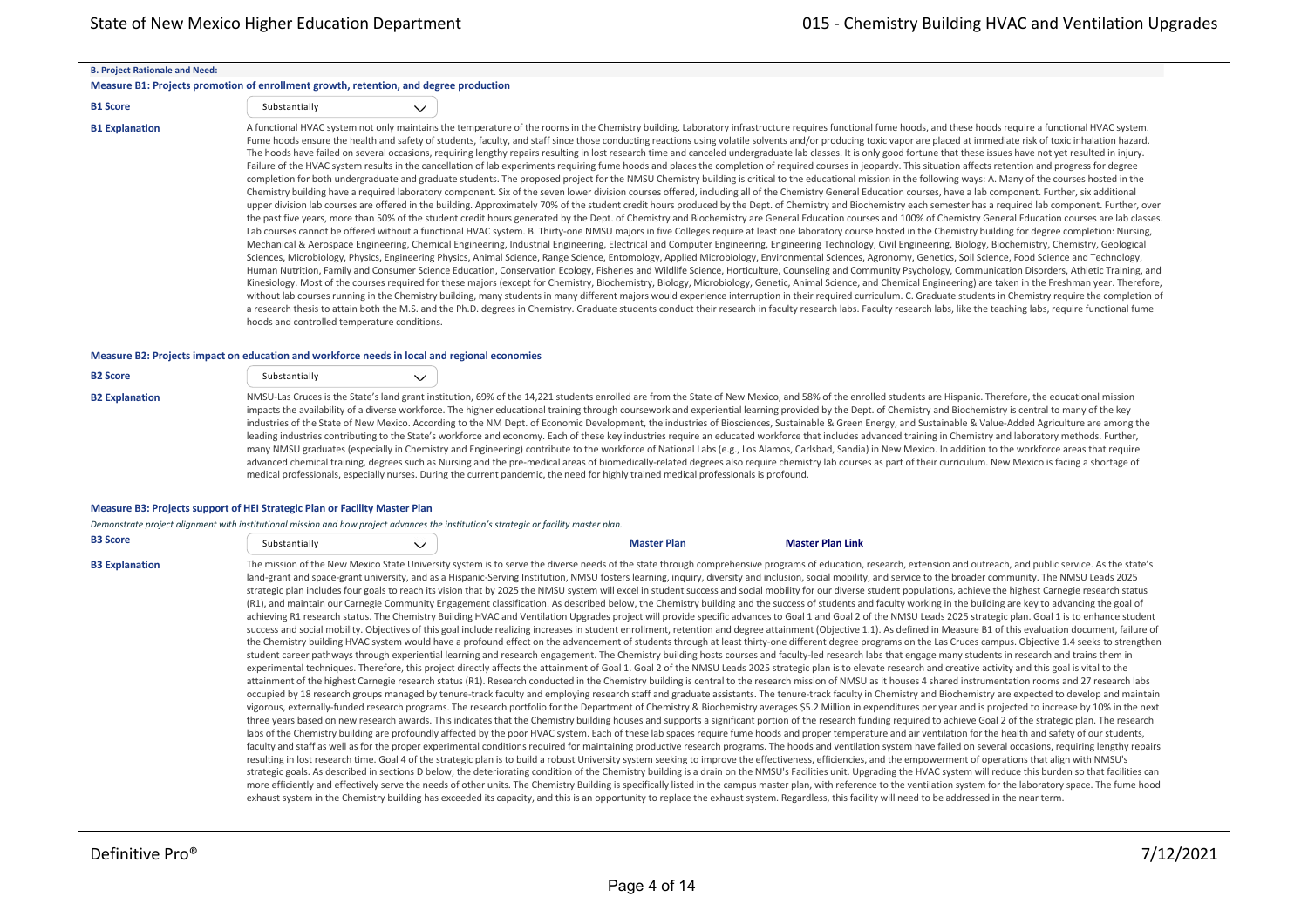#### **Measure B4: Facilities Assessment**

Provide the facility's most recent condition score and summarize the major structural and systems conditions that resulted in that score. Provide selected supporting documentation in appendices and reference them in the bo

| <b>B4 Level of Study Completed</b>           | Substantially | <b>Study</b>                        | <b>Study Link</b> |
|----------------------------------------------|---------------|-------------------------------------|-------------------|
| <b>Cost to Repair</b>                        | \$11,289,669  | <b>Cost to Replace</b>              | \$22,249,568      |
| <b>Replacement Cost Basis (\$ per</b><br>SF) | \$195         | <b>Cost to Repair AFTER Project</b> | \$0               |

B4 Explanation The mechanical system renovation of Chemistry Building project will be a fix for code compliance related to HVAC and ventilation only on this aging and deteriorating facilities, and reduce maintenance costs. attached FCI information for the campus. Architectural Research Consultants Inc. (ARC) 2021 evaluation: Chemistry Building score 0.503 or Poor in the FCI condition. This is indicative that a significant amount of capital funding is needed for the building. Architectural Research Consultants Inc. (ARC) 2021 evaluation for the HVAC Upgrade: The buildings ventilation system is not adequate for the programs served, and does not function as required. The fume hood flow rates are erratic and fail often. Staff report temperatures in the building vary greatly between floors and sides of the building. The electrical upgrade will need to be done prior to the HVAC upgrade. Conduct a mechanical study of the heating and cooling system to determine the problem and possible solutions. Upgrade the building HVAC and vacuum system as recommended by the mechanical study. Ventilation system shall provide required flow rates at all fume hoods. The HVAC and Vacuum System Upgrade construction cost along is estimated at approximately \$5M. All of these recommended renovations only begin to bring the existing building up to current standards/codes and do not begin to touch the goals and need of the Chemistry Building. The FCI is an indicator of the overall condition of a building; calculated by dividing the maintenance, repair and replacement deficiencies of the facility by the current replacement value of the facility. NMSU is currently in the process of updating FCI system-wide for all of the campuses. We have hired a third party licensed architect and professional evaluation team to assess. Of the 22 completed buildings at the academic core, Chemistry Building has received a very Poor rating for full renovation or replacement. Full building evaluations for Chemistry, assessment of building condition and recommendations, were completed in March and April 2021.

#### **Measure B5: Projects impact on On–campus and Off‐campus Instruction**

*Provide information on how this project request will support both on‐campus and off‐campus instruction.*

| <b>B5 Score</b>       | Substantially |                                                                                                                                                                                                                                                                                                                                                                                                                                                                                                                                                                                                                                                                                                                                                                                                                                                                                                                                                                                                                                                                                                                                                                                                                                                                                                                                                                                                                                                                                                                                                                                                                                                                                                                                                                                                                                                                                            |
|-----------------------|---------------|--------------------------------------------------------------------------------------------------------------------------------------------------------------------------------------------------------------------------------------------------------------------------------------------------------------------------------------------------------------------------------------------------------------------------------------------------------------------------------------------------------------------------------------------------------------------------------------------------------------------------------------------------------------------------------------------------------------------------------------------------------------------------------------------------------------------------------------------------------------------------------------------------------------------------------------------------------------------------------------------------------------------------------------------------------------------------------------------------------------------------------------------------------------------------------------------------------------------------------------------------------------------------------------------------------------------------------------------------------------------------------------------------------------------------------------------------------------------------------------------------------------------------------------------------------------------------------------------------------------------------------------------------------------------------------------------------------------------------------------------------------------------------------------------------------------------------------------------------------------------------------------------|
| <b>B5 Explanation</b> |               | On Campus-Instruction: As described in measure B1 above, a functional HVAC system is required to carry out instruction in the Chemistry and Biochemistry Building. Both lecture and laboratory courses are,<br>therefore, enabled by this project. Lecture courses require the HVAC system for maintenance of classroom temperatures as well as the circulation of fresh air. Lab courses cannot be offered safely without functional<br>HVAC due to lack of fume hoods. While ~30% of the 14,000+ students instructed in the Chemistry Building per year (see Enrollment Table) may be moved to a different building for lecture courses, 70% of those<br>students could not be instructed because there are no other options on campus to offer chemical lab courses. Further, 100% of the Graduate students would have no functional research labs to gain the required<br>advanced instruction to complete their M.S. and the Ph.D. degrees in Chemistry without the completion of this project. Off Campus Instruction: When Chemistry courses are offered via on-line instruction (as was the<br>case in 2020 during the pandemic), the instructors and Teaching Assistants carry out live-streamed experiments in an interactive, synchronous environment with the enrolled students. These experimental<br>demonstrations require the HVAC system. Therefore, without the completion of this project, even on-line instruction would not be possible. Further, Chemistry instruction at other institutions are effected by the<br>project. The NMSU Chemistry and Biochemistry department offers its unique instrumentation for experiential learning instruction to any institution requiring advanced chemical education. For example, instructors<br>and students travel from Western New Mexico University to gain access to Nuclear Magnetic Resonance and Mass Spectrometry. |

#### **C. Green Screen for Buildings**

#### **Measure C1: Energy Audit or similar energy assessment**

*Document details of the audit to include who performed the audit, when it was completed, level of audit/assessment, improvements proposed, and benefits to this project*

| C1 Score                      | Substantially        | $\checkmark$ |                                                                                                |                                                                                                                                                                                                                                                                                                                                                                                                                                                                                                                                                                                                                                                                                                                                                                                                                                                                                                                                                                                                                                                                                                                                                                                                                                                                                                                                                                                                                                                                                                                                                                                                                                                                                                                                                                          |
|-------------------------------|----------------------|--------------|------------------------------------------------------------------------------------------------|--------------------------------------------------------------------------------------------------------------------------------------------------------------------------------------------------------------------------------------------------------------------------------------------------------------------------------------------------------------------------------------------------------------------------------------------------------------------------------------------------------------------------------------------------------------------------------------------------------------------------------------------------------------------------------------------------------------------------------------------------------------------------------------------------------------------------------------------------------------------------------------------------------------------------------------------------------------------------------------------------------------------------------------------------------------------------------------------------------------------------------------------------------------------------------------------------------------------------------------------------------------------------------------------------------------------------------------------------------------------------------------------------------------------------------------------------------------------------------------------------------------------------------------------------------------------------------------------------------------------------------------------------------------------------------------------------------------------------------------------------------------------------|
| <b>Energy Audit Completed</b> | $\cap$ Yes $\cap$ No |              | <b>Energy Audit</b>                                                                            | <b>Energy Audit Link</b>                                                                                                                                                                                                                                                                                                                                                                                                                                                                                                                                                                                                                                                                                                                                                                                                                                                                                                                                                                                                                                                                                                                                                                                                                                                                                                                                                                                                                                                                                                                                                                                                                                                                                                                                                 |
| <b>C1 Explanation</b>         |                      |              | applicable materials. • Construction waste management principles followed during construction. | In 2013 Ameresco preformed an investment grade audit of 46 of NMSU's buildings throughout the state, totaling nearly 2.7 million gross square feet. The audit included the facilities at Alamogordo, Carlsbad, Dona<br>Ana Community College, Grants, remote Agricultural Science Centers, and all buildings on the main campus. NMSU also employees two Certified Energy Managers (CEM) who can look at the potential energy savings<br>of projects. One of the many buildings included in this assessment was the Chemistry Building. NMSU performs regularly scheduled preventive maintenance on the building and fume hood ventilation system for the<br>Chemistry Buildings. The minimum recommendation is to include the following items as part of the project: 1. Create a dedicated ventilation system for all fume hoods in the three buildings. 2. Create a dedicated<br>comfort ventilation system for the three buildings 3. Commission both systems and upload copies of the commissioning report in AiM 4. Address root causes to "Too Hot/Too Cold" trouble calls that remain after<br>commissioning Although this project will not be LEED certified, it will be designed using any possible sustainability or energy-conserving techniques that could apply. In general, any improvement to the campus<br>building infrastructure will result in increased efficiency and a corresponding reduction in energy costs. Renovation work will be done following Green Screen standards, with goals of achieving additional energy cost<br>savings. List of Green Screen strategies that will be incorporated in the project during construction include: . Construction waste management principles will be followed during the demolition. . Recycling of |

#### **Measure C2: Projects impact on Energy / Utility Cost Reduction**

*Explain the impact of this project to the net energy / utility costs. Provide a justification if no operating budget impact is anticipated.* **Current Energy Usage**  $\frac{1}{20}$  $\frac{1}{20}$  $\frac{1}{20}$  $\frac{1}{20}$  $\frac{1}{20}$  $\frac{1}{20}$  $\frac{1}{20}$  $\frac{1}{20}$  $\frac{1}{20}$  $\frac{1}{20}$  $\frac{1}{20}$  $\frac{1}{20}$  $\frac{1}{20}$  $\frac{1}{20}$  $\frac{1}{20}$  $\frac{1}{20}$  $\frac{1}{20}$  $\frac{1}{20}$  **\** C2 Explanation MMSU's building guidelines includes policies to encouraging energy reduction with nearly every project. Additionally, there have been specific projects focusing on energy reduction such as the Ameresco proje With each project resulting in energy savings there will also be a utility cost savings which can result in an observable change. When the equipment is replaced with more efficiency there will be a reduction in costs. However, the equipment change can also change the system maintenance requirements as well and without knowing what the replacement system will be we are unable to make accurate predictions. A cost

analysis generated for the period of Fiscal Year 17 through May 10, 2021 found that NMSU spent \$270,043 to perform maintenance and repairs on the system. Preventive maintenance expenditures account for 52%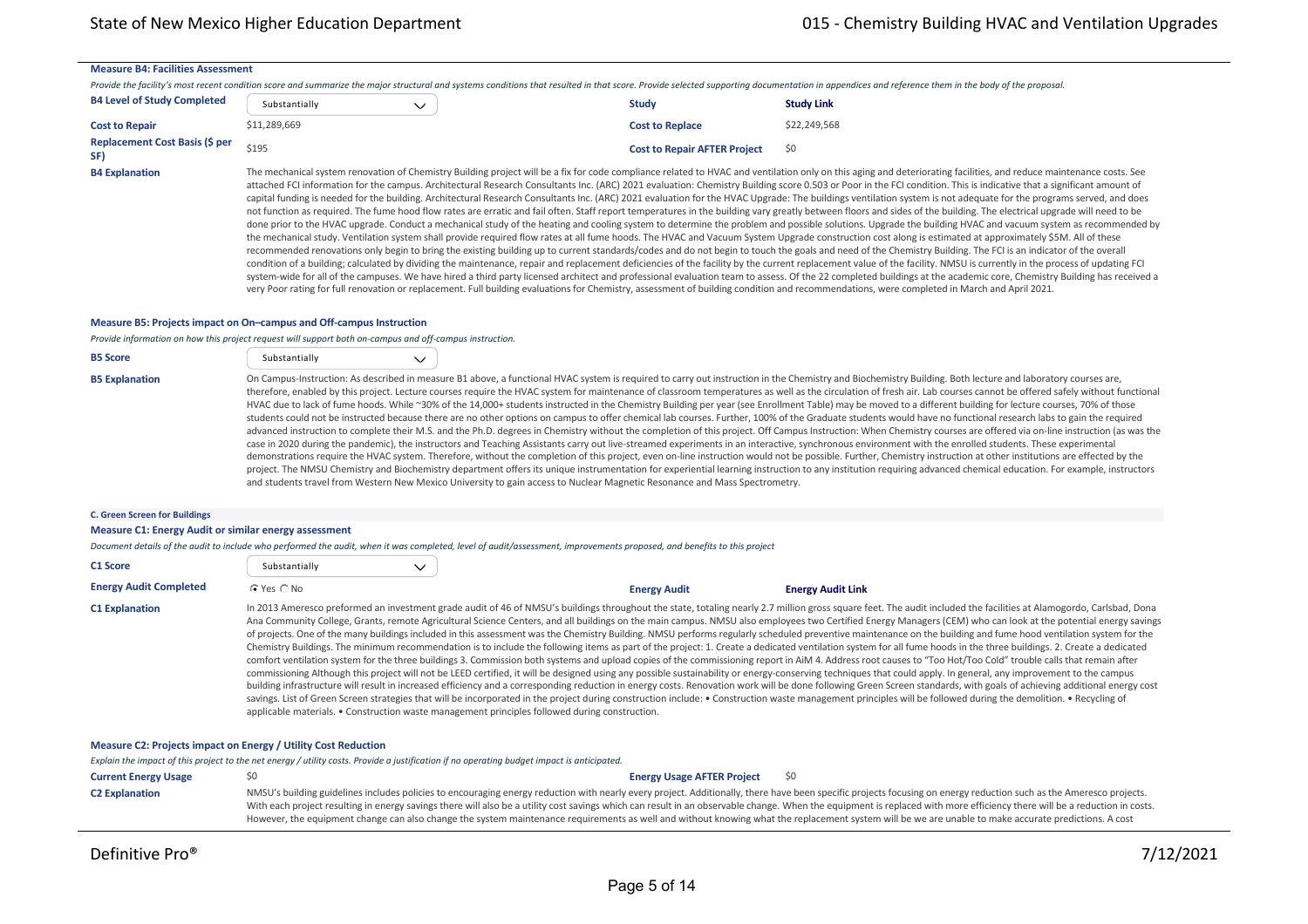analysis generated for the period of Fiscal Year 17 through May 10, 2021 found that NMSU spent \$270,043 to perform maintenance and repairs on the system. Preventive maintenance expenditures account for 52% of the total expense with the remaining 48% on Corrective maintenance. NMSU projects will achieve up to 75% reduction in annual corrective maintenance labor hours and total work order costs. This equates to an annual maximum reduction in 317 labor hours and \$24,301 total work order cost.

### **Measure C3: Executive Order (EO) 2019‐003**

*Provide detailed information on how this project will address the goal of reducing Green House Gas (GHG) emissions by 45% as called for in the EO. Explain the steps taken to reduce the buildings energy demands.*

| <b>C3 Score</b>       | Substantially |                                                                                                                                                                                                                  |
|-----------------------|---------------|------------------------------------------------------------------------------------------------------------------------------------------------------------------------------------------------------------------|
| <b>C3 Explanation</b> |               | Over 95% of NMSU's scope 1 and 2 emissions are building emissions. Reaching the goals within EO 2019-003 for greenhouse gas emission reduction remodeling and updating existing infrastructure will be required. |
|                       |               | Approximately 40% of commercial building's energy use is from the HVAC systems. Therefore, projects focusing on upgrading existing HVAC systems can have a noticeable impact on the GHG emissions.               |

### **D. Stewardship ‐ Detail how the HEI provides stewardship for its assets.**

### **Measure D1: Project Estimates**

Describe how this projects cost estimates were developed. Provide the total dollars attributed to inflation. Percentage increases MUST be defended in the narrative portion of the document, or 0% inflation will be assumed

| D1 Score                        | Substantially        |                                     |                      |
|---------------------------------|----------------------|-------------------------------------|----------------------|
| <b>Base Project Estimate</b>    | \$5,983,250          | <b>Dollars Related to Inflation</b> | \$143.519            |
| <b>Formal Estimate Provided</b> | $\cap$ Yes $\cap$ No | <b>Formal Estimate</b>              | <b>Estimate Link</b> |

D1 Explanation The process for determining the capital outlay needs begins with the University Architect (UA), who stays in touch with the needs of the education enterprise through communication on various levels. Each yea University Architect and Associate Vice President for Facilities and Services set up an in-person meeting with the Deans of the Colleges to review the capital outlay requests for the year. The Capital Outlay Briefing is presented to the University Administrative Council, and the flowchart that outlines the process for a project concept to become a priority on NMSU's Five Year Facilities Plan. Project champions (presidents, deans, and vice presidents) submit a Capital Project Proposal Form with justification, business plan, supporting data, and sketches/drawings. The Project Request Form (PRF) is generated; the project is reviewed for compliance with the campus master plan document; and forwarded to Project Development and Engineering (PDE) for a preliminary estimate. The estimate is then assigned directly to the in-house professional estimator, Senior Project Manager. The scope of work is determined with the relevant stakeholders and UA. Budgetary estimates are produced with the use of 2020 ProEst Estimating Software that is built using the current RS Means database. Note that the in-house professional estimator with Facilities and Services PDE must meet satisfactory evidence of the necessary qualifications as required by the Certifying Body of the American Society of Professional Estimators. The Executive Director for PDE reviews the proposed costs to confirm the estimate is reasonable and accurate. Then the AVP of Facilities reports to the Administration for further action and/or inclusion into Capital Outlay or University Capital Plans. Budgetary estimates older than a year are reviewed and adjusted for inflation as part of the capital outlay process, and incorporation to the current campus Five Year Facilities Plans.

#### **Measure D2: Describe how this project addresses/reduces deferred maintenance on campus**

| <b>Deferred Maintenance</b> | \$146,266,717                                                                      | <b>Deffered Maintenance AFTER</b><br>Project                                                                                                                                                                                                                                                                                                                                                                                                                                                                                                                                                                                                                 |
|-----------------------------|------------------------------------------------------------------------------------|--------------------------------------------------------------------------------------------------------------------------------------------------------------------------------------------------------------------------------------------------------------------------------------------------------------------------------------------------------------------------------------------------------------------------------------------------------------------------------------------------------------------------------------------------------------------------------------------------------------------------------------------------------------|
| <b>D2 Explanation</b>       | there is \$66,059,399 of Recommended HVAC Projects on the Las Cruces Campus alone. | Over the past 3 years ongoing HVAC and other infrastructure issues have resulted in submission of 170 Work Order requests to address problems in the Chemistry & Biochemistry buildings. This equates to more than<br>one submission per week. The resulting service activities have been bandages on an aging system which do not solve the underlying problem but rather patch the system for a brief time. Investing in an upgraded<br>HVAC should greatly lessen the burden placed upon NMSU Facilities. Per the NMSU FCA Preliminary Findings from Architectural Research Consultants (ARC), dated April 23, 2021, in the first 22 buildings evaluated, |

#### **Measure D3: Asset Stewardship Provide information on how the HEI supports the ongoing operational and maintenance needs of current and proposed assets.**

| <b>D3 Score</b><br><b>Level of Plan</b> | Substantially<br>Substantially | <b>BRR Plan</b> | <b>BRR Link</b>                                                                                                                                                                                                                                                                                                                                                                                                                                                                                                                                                                                                                                                                                                                                                                                                                                                                                                                                                                                                                                                                                                                                                                                                                                                                                                                                                                                                                                                                                                                      |
|-----------------------------------------|--------------------------------|-----------------|--------------------------------------------------------------------------------------------------------------------------------------------------------------------------------------------------------------------------------------------------------------------------------------------------------------------------------------------------------------------------------------------------------------------------------------------------------------------------------------------------------------------------------------------------------------------------------------------------------------------------------------------------------------------------------------------------------------------------------------------------------------------------------------------------------------------------------------------------------------------------------------------------------------------------------------------------------------------------------------------------------------------------------------------------------------------------------------------------------------------------------------------------------------------------------------------------------------------------------------------------------------------------------------------------------------------------------------------------------------------------------------------------------------------------------------------------------------------------------------------------------------------------------------|
| <b>D3 Explanation</b>                   |                                |                 | Facilities and Services receives an annual funding allocation for Building Renewals and Replacements (BRR). Facilities and Services receives an annual allocation for capital renewal and we created a Building<br>Renewals and Replacements (BRR) task force that met every other week for a year to develop a 3-5 year BRR plan. This past year, an internal, cross-sectional team met bi-weekly for a year to assess each building<br>system. This led to the creation of what we called a 3-year plan, although by design the listed needs exceeded the available funding so in places we also called it a plan for the next five years. We made presentations<br>and prepared a BRR booklet. We used a number of reports that we have commissioned in the development of this plan: Roof Assessment by BTA; ThyssenKrupp Elevator Assessment; AON Fire Protection and Life<br>Safety System Assessments; Bohannon Huston Site Electrical Infrastructure Master Plan; GLHN Utility Development Plan; Accessibility Survey of Campus Buildings; NMSU Data Center Planning Report; Las Cruces<br>Campus Drainage Study; Structural Integrity Study for the NMSU Utility Tunnel; Chemistry and Biochemistry Exhaust System Study; and the Water Master Plan. This Building Renewals and Replacements plan was<br>put together with input from staff in Facility Operations, Project Development and Engineering, Environmental Health and Safety (EHS), the Fire Department, the University Architect, and the University Engineer. |

#### **Measure D4: Maintenance Cost Reduction**

*Describe in detail how this project will affect operating appropriations for the current year and all out‐years. Provide a justification if no operating budget impact is anticipated.*

**Total O&M Budget** \$0 **Total O&M Budget AFTER**

**Project** \$1,000 million \$1,000 million \$1,000 million \$1,000 million \$1,000 million \$1,000 million \$1,000 million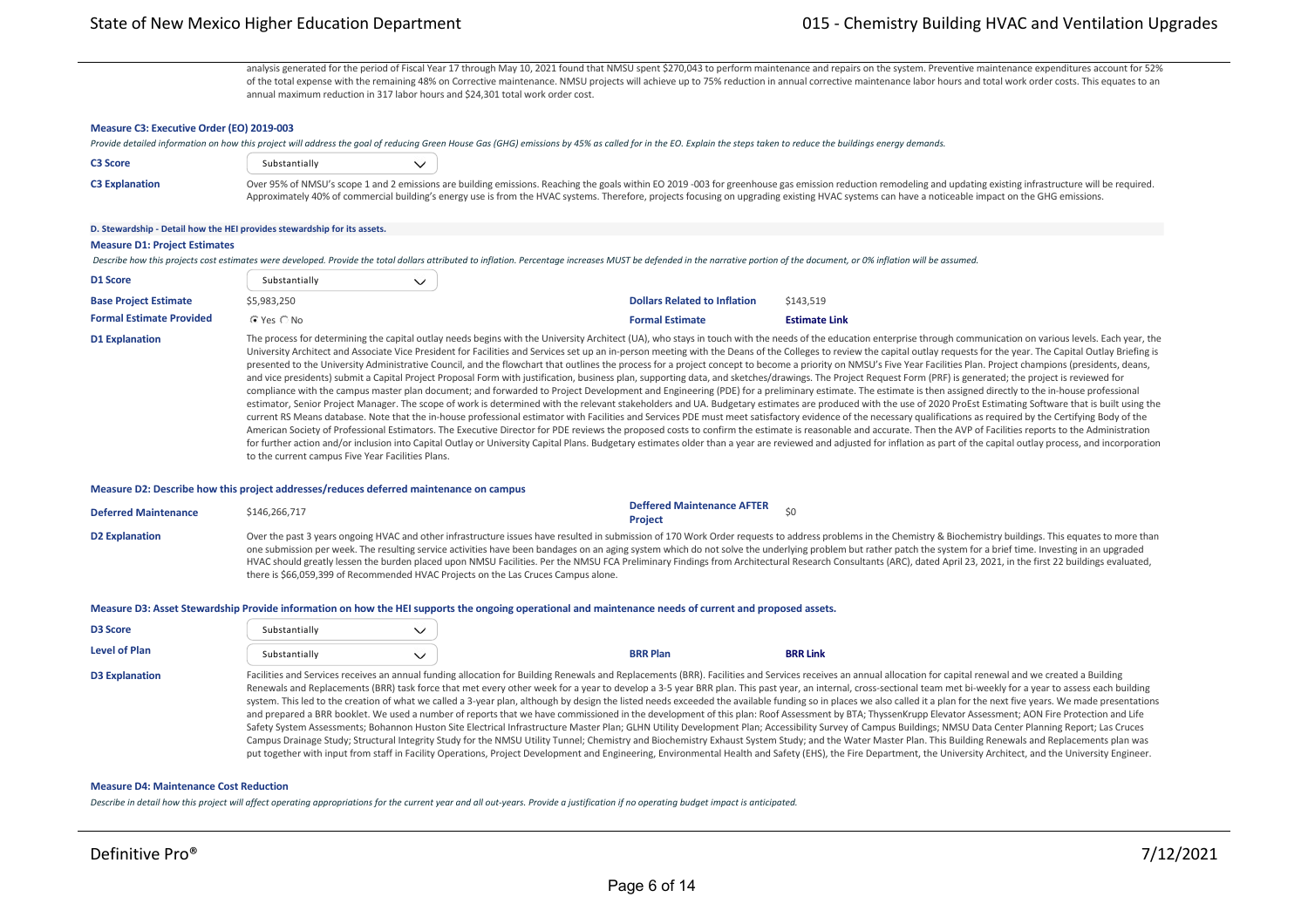| <b>Total O&amp;M Budget</b>                                                                                                                                                                                                                                       | \$0                                                                                                                                                                                                                                                                                                                                                                                                                                                                                                                                                                                                                                                                                                                                                                                                                                                                                                                                                                                                                                                                                                                                                       |              | <b>Total O&amp;M Budget AFTER</b><br><b>Project</b> | \$0 |  |  |  |  |  |
|-------------------------------------------------------------------------------------------------------------------------------------------------------------------------------------------------------------------------------------------------------------------|-----------------------------------------------------------------------------------------------------------------------------------------------------------------------------------------------------------------------------------------------------------------------------------------------------------------------------------------------------------------------------------------------------------------------------------------------------------------------------------------------------------------------------------------------------------------------------------------------------------------------------------------------------------------------------------------------------------------------------------------------------------------------------------------------------------------------------------------------------------------------------------------------------------------------------------------------------------------------------------------------------------------------------------------------------------------------------------------------------------------------------------------------------------|--------------|-----------------------------------------------------|-----|--|--|--|--|--|
| <b>D4 Explanation</b>                                                                                                                                                                                                                                             | After installation and stabilization of a new HVAC system, the need for persistent NMSU Facilities attention to Chemistry infrastructure will be reduced, with the expectation that proper maintenance going forward<br>will result in a substantially reduced cost of Facilities need and activity at the Chemistry buildings. NMSU performs regularly scheduled preventive maintenance on the building and fume hood ventilation system for<br>the Chemistry Buildings. A cost analysis was generated for the period of Fiscal Year 17 through May 10, 2021. During this time frame NMSU spent \$270,043.00 to perform maintenance and repairs on the systems.<br>Preventive maintenance expenditures account for 52% of the total expense with the remaining 48% on Corrective maintenance. NMSU projects to achieve up to a 75% reduction in annual corrective maintenance<br>labor hours and total work order costs. This equates to an annual maximum reduction of 317 labor hours and \$24,301.00 total work order costs. The savings will be reinvested in scheduled maintenance for<br>Mechanical systems in other academic buildings on campus. |              |                                                     |     |  |  |  |  |  |
| Measure D5: Health, safety, and security                                                                                                                                                                                                                          |                                                                                                                                                                                                                                                                                                                                                                                                                                                                                                                                                                                                                                                                                                                                                                                                                                                                                                                                                                                                                                                                                                                                                           |              |                                                     |     |  |  |  |  |  |
| Describe how this project will address major health and safety issues/concerns on campus, including how it will improve physical safety and cybersecurity on campus. Provide selected supporting documentation and reference<br>them in the body of the proposal. |                                                                                                                                                                                                                                                                                                                                                                                                                                                                                                                                                                                                                                                                                                                                                                                                                                                                                                                                                                                                                                                                                                                                                           |              |                                                     |     |  |  |  |  |  |
| <b>D5 Score</b>                                                                                                                                                                                                                                                   | Two or more plans                                                                                                                                                                                                                                                                                                                                                                                                                                                                                                                                                                                                                                                                                                                                                                                                                                                                                                                                                                                                                                                                                                                                         | $\checkmark$ |                                                     |     |  |  |  |  |  |
| <b>Level of Plan</b>                                                                                                                                                                                                                                              | Level 1                                                                                                                                                                                                                                                                                                                                                                                                                                                                                                                                                                                                                                                                                                                                                                                                                                                                                                                                                                                                                                                                                                                                                   | $\checkmark$ | <b>HSS Plan</b>                                     |     |  |  |  |  |  |

D5 Explanation The mechanical equipment is in poor mechanical condition. The heating systems were found to be in adequate working order but the cooling coil is only able to maintain 60-65 degree discharge air temperature. system is over 50 years old, without a heat recovery pre-cooling coil and most likely will never be able to achieve 55 degree discharge air since it is beyond its useful life. The primary function of a fume hood is to capture, contain and remove airborne contaminants. Airflow into a hood is achieved by an exhaust blower which "pulls" air from the laboratory room into and through the hood and exhaust system. Planning the laboratory space to identify airflow configurations, allows adequate supply of air, and supply air diffuser location. Each hood affects a room's ventilation and airflow, so everything must be considered when planning lab space. This project will properly design the laboratory fume hood, along with the mechanical system that supports the exhaust system for the building for a healthy and safe environment.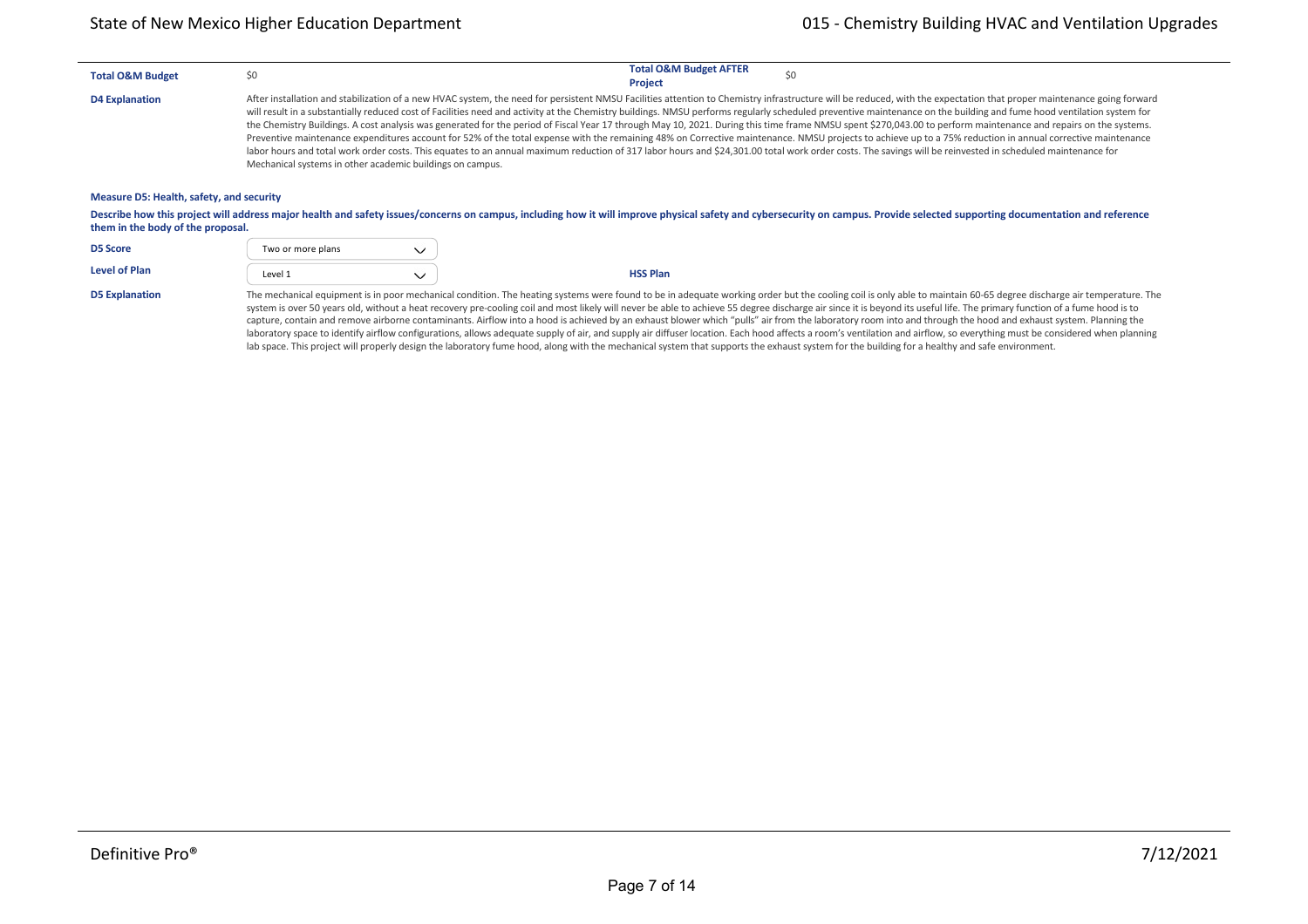Appropriation Lanaguage \$5,000,000 to plan, design, abate, demolish, construct, renovation, furnish and equip mechanical system and ventilation upgrades for the Chemistry Buildings at New Mexico State University- Las Cruce

**Follow up Questions**

**Hardware \$** \$0 \$0 \$0 \$0 \$0 \$0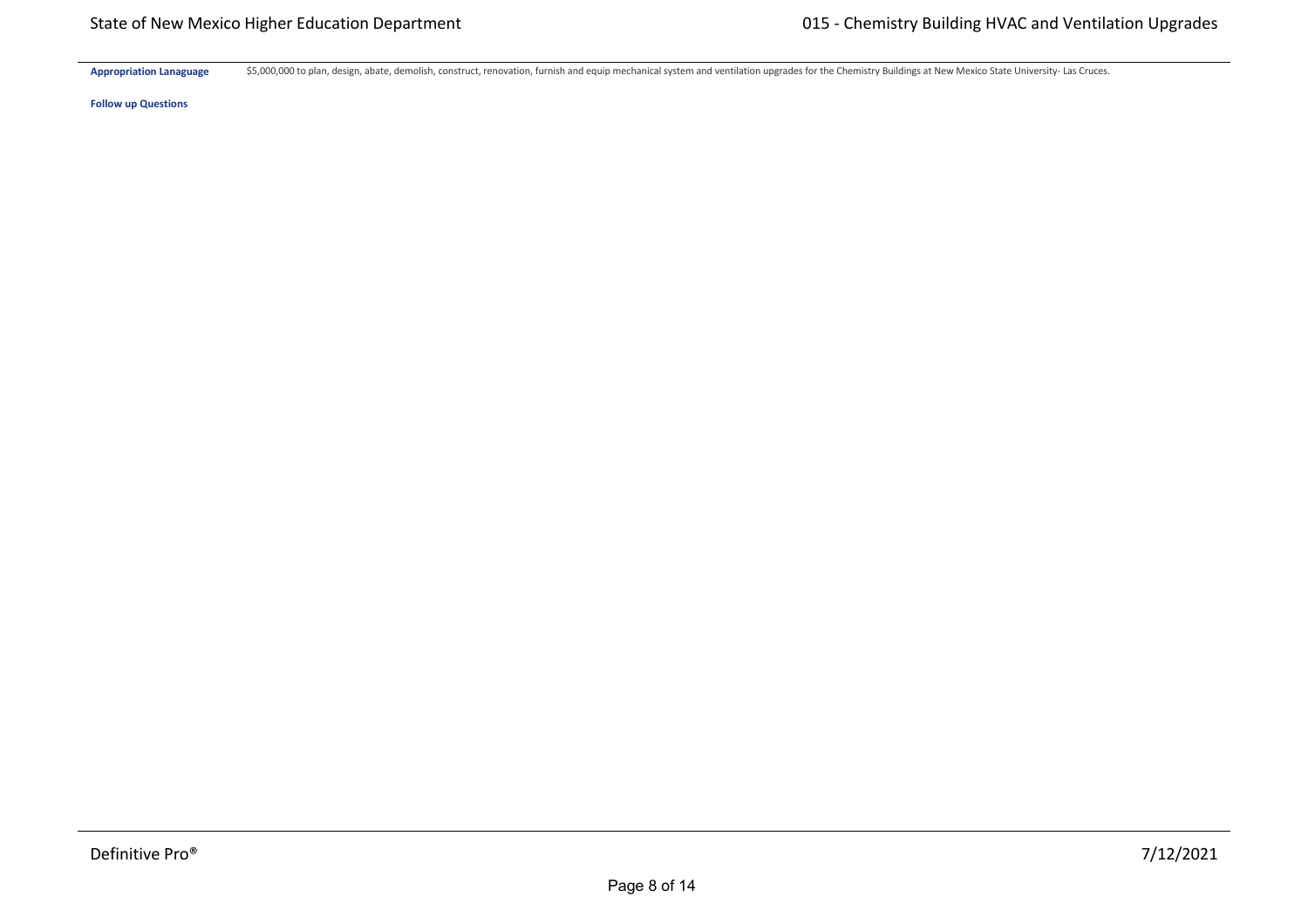| <b>Starting Fiscal Year</b>  | 2021              | <b>Expense Type</b>           |                |  |
|------------------------------|-------------------|-------------------------------|----------------|--|
| <b>Planned Project Start</b> |                   | <b>Planned Project Finish</b> |                |  |
| <b>Investment to Date</b>    | \$0               | <b>Funds Needed By</b>        |                |  |
| <b>Discounting Switch</b>    | Off               | % Complete                    | 0%             |  |
| <b>Discount Rates</b>        | 2022:<br>$0.00\%$ | 2023:<br>0.00%                | 2024:<br>0.00% |  |

2025: 0.00%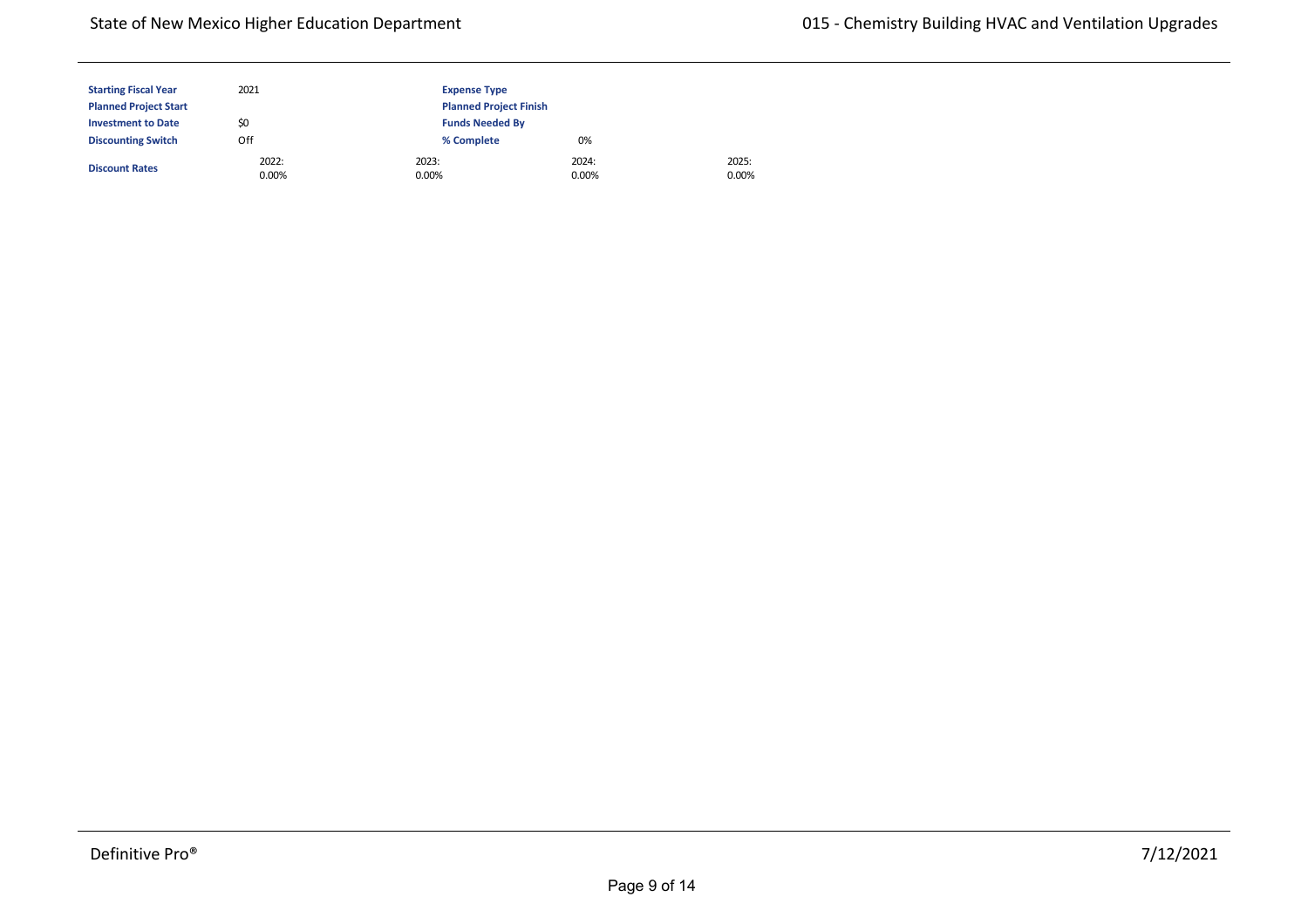| <b>Forecast</b>                   |         |         |         |         |         |              |                                                                                                       |
|-----------------------------------|---------|---------|---------|---------|---------|--------------|-------------------------------------------------------------------------------------------------------|
|                                   | FY 2021 | FY 2022 | FY 2023 | FY 2024 | FY 2025 | <b>Total</b> | <b>Notes</b>                                                                                          |
| <b>Pre-Project</b>                |         |         |         |         |         |              | Definition: Non-recurring cost to get to an approved and funded project.                              |
| Internal Staff Labor \$           | \$0     | \$0     | \$0     | \$0     | \$0     | \$0          |                                                                                                       |
| Internal Contract Labor \$        | \$0     | \$0     | \$0     | \$0     | \$0     | \$0          |                                                                                                       |
| <b>External Staff Labor \$</b>    | \$0     | \$0     | \$0     | \$0     | \$0     | \$0          |                                                                                                       |
| <b>External Contract Labor \$</b> | \$0     | \$0     | \$0     | \$0     | \$0     | \$0          |                                                                                                       |
| Software \$                       | \$0     | \$0     | \$0     | \$0     | \$0     | \$0          |                                                                                                       |
| Hardware \$                       | \$0     | \$0     | \$0     | \$0     | \$0     | \$0          |                                                                                                       |
| <b>Facilities and Power \$</b>    | \$0     | \$0     | \$0     | \$0     | \$0     | \$0          |                                                                                                       |
| Internal Services \$              | \$0     | \$0     | \$0     | \$0     | \$0     | \$0          |                                                                                                       |
| Outside Services \$               | \$0     | \$0     | \$0     | \$0     | \$0     | \$0          |                                                                                                       |
| Telecom \$                        | \$0     | \$0     | \$0     | \$0     | \$0     | \$0          |                                                                                                       |
| Other \$                          | \$0     | \$0     | \$0     | \$0     | \$0     | \$0          |                                                                                                       |
| <b>Total Pre-Project</b>          | \$0     | \$0     | \$0     | \$0     | \$0     | \$0          |                                                                                                       |
| Project                           |         |         |         |         |         |              | Definition: Non-recurring cost to implement and field the product or service.                         |
| Internal Staff Labor \$           | \$0     | \$0     | \$0     | \$0     | \$0     | \$0          |                                                                                                       |
| Internal Contract Labor \$        | \$0     | \$0     | \$0     | \$0     | \$0     | \$0          |                                                                                                       |
| <b>External Staff Labor \$</b>    | \$0     | \$0     | \$0     | \$0     | \$0     | \$0          |                                                                                                       |
| <b>External Contract Labor \$</b> | \$0     | \$0     | \$0     | \$0     | \$0     | \$0          |                                                                                                       |
| Software \$                       | \$0     | \$0     | \$0     | \$0     | \$0     | \$0          |                                                                                                       |
| Hardware \$                       | \$0     | \$0     | \$0     | \$0     | \$0     | \$0          |                                                                                                       |
| <b>Facilities and Power \$</b>    | \$0     | \$0     | \$0     | \$0     | \$0     | \$0          |                                                                                                       |
| <b>Internal Services \$</b>       | \$0     | \$0     | \$0     | \$0     | \$0     | \$0          |                                                                                                       |
| Outside Services \$               | \$0     | \$0     | \$0     | \$0     | \$0     | \$0          |                                                                                                       |
| Telecom \$                        | \$0     | \$0     | \$0     | \$0     | \$0     | \$0          |                                                                                                       |
| Other \$                          | \$0     | \$0     | \$0     | \$0     | \$0     | \$0          |                                                                                                       |
| <b>Total Project</b>              | \$0     | \$0     | \$0     | \$0     | \$0     | $ $ \$0      |                                                                                                       |
| <b>Post-Project</b>               |         |         |         |         |         |              | Definition: Recurring cost to support the product or service through the end of the planning horizon. |
| Internal Staff Labor \$           | \$0     | \$0     | \$0     | \$0     | \$0     | \$0          |                                                                                                       |
| Internal Contract Labor \$        | \$0     | \$0     | \$0     | \$0     | \$0     | \$0          |                                                                                                       |
| <b>External Staff Labor \$</b>    | \$0     | \$0     | \$0     | \$0     | \$0     | \$0          |                                                                                                       |
| <b>External Contract Labor \$</b> | \$0     | \$0     | \$0     | \$0     | \$0     | \$0          |                                                                                                       |
| Software \$                       | \$0     | \$0     | \$0     | \$0     | \$0     | \$0          |                                                                                                       |
| Hardware \$                       | \$0     | \$0     | \$0     | \$0     | \$0     | \$0          |                                                                                                       |
| <b>Facilities and Power \$</b>    | \$0     | \$0     | \$0     | \$0     | \$0     | \$0          |                                                                                                       |
| <b>Internal Services \$</b>       | \$0     | \$0     | \$0     | \$0     | \$0     | \$0          |                                                                                                       |
| <b>Outside Services \$</b>        | \$0     | \$0     | \$0     | \$0     | \$0     | \$0          |                                                                                                       |
| Telecom \$                        | \$0     | \$0     | \$0     | \$0     | \$0     | \$0          |                                                                                                       |
| Other \$                          | \$0     | \$0     | \$0     | \$0     | \$0     | \$0          |                                                                                                       |
| <b>Total Post-Project</b>         | \$0     | \$0     | \$0     | \$0     | \$0     | \$0          |                                                                                                       |
| <b>Total Cost</b>                 | \$0     | \$0     | \$0     | \$0     | \$0     | \$0          |                                                                                                       |

**<Source 1> \$** \$0 \$0 \$0 \$0 \$0 \$0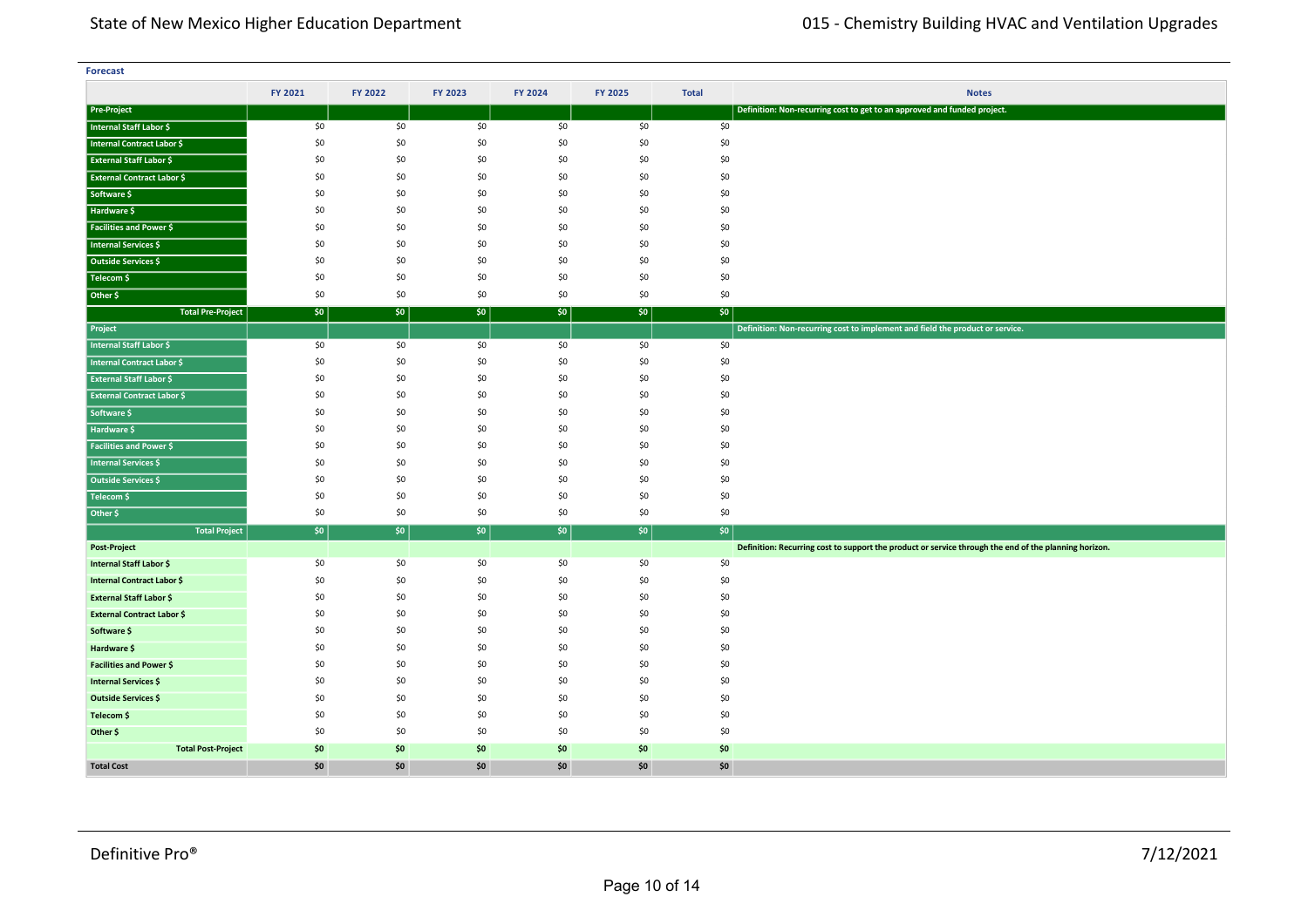|                                                  | FY 2021    | FY 2022    | FY 2023    | FY 2024    | FY 2025    | <b>Total</b> | <b>Notes</b>                                                                                  |
|--------------------------------------------------|------------|------------|------------|------------|------------|--------------|-----------------------------------------------------------------------------------------------|
| Revenue                                          |            |            |            |            |            |              | Definition: Incoming revenue associated with the product or service.                          |
| $<$ Source 1> $\frac{6}{5}$                      | \$0        | \$0        | \$0        | \$0        | \$0        | \$0          |                                                                                               |
| $<$ Source 2> $$$                                | \$0        | \$0        | \$0        | \$0        | \$0        | \$0          |                                                                                               |
| $<$ Source 3> $\frac{1}{2}$                      | \$0        | \$0        | \$0        | \$0        | \$0        | \$0          |                                                                                               |
| $<$ Source 4> $\frac{6}{7}$                      | \$0        | \$0        | \$0        | \$0        | \$0        | \$0          |                                                                                               |
| $<$ Source 5> $\frac{1}{2}$                      | \$0        | \$0        | \$0        | \$0        | \$0        | \$0          |                                                                                               |
| $<$ Source 6> $>$                                | \$0        | \$0        | \$0        | \$0        | \$0        | \$0          |                                                                                               |
| <source 7=""/> \$                                | \$0        | \$0        | \$0        | \$0        | \$0        | \$0          |                                                                                               |
| <source 8=""/> \$                                | \$0        | \$0        | \$0        | \$0        | \$0        | \$0          |                                                                                               |
| <b>Total Revenue</b>                             | $ $ \$0    | \$0        | $ $ \$0    | \$0        | \$0        | \$0          |                                                                                               |
| <b>Cost Reduction</b>                            |            |            |            |            |            |              | Definition: Money saved that is being spent today. True cost take-out.                        |
| <b>Internal Staff Labor \$</b>                   | \$0        | \$0        | \$0        | \$0        | \$0        | \$0          |                                                                                               |
| <b>Internal Contract Labor \$</b>                | \$0        | \$0        | \$0        | \$0        | \$0        | \$0          |                                                                                               |
| <b>External Staff Labor \$</b>                   | \$0        | \$0        | \$0        | \$0        | \$0        | \$0          |                                                                                               |
| <b>External Contract Labor \$</b>                | \$0        | \$0        | \$0        | \$0        | \$0        | \$0          |                                                                                               |
| Software \$                                      | \$0        | \$0        | \$0        | \$0        | \$0        | \$0          |                                                                                               |
| Hardware \$                                      | \$0        | \$0        | \$0        | \$0        | \$0        | \$0          |                                                                                               |
| <b>Facilities and Power \$</b>                   | \$0        | \$0        | \$0        | \$0        | \$0        | \$0          |                                                                                               |
| <b>Internal Services \$</b>                      | \$0        | \$0        | \$0        | \$0        | \$0        | \$0          |                                                                                               |
| Outside Services \$                              | \$0        | \$0        | \$0        | \$0        | \$0        | \$0          |                                                                                               |
| Telecom \$                                       | \$0        | \$0        | \$0        | \$0        | \$0        | \$0          |                                                                                               |
| Other \$                                         | \$0        | \$0        | \$0        | \$0        | \$0        | \$0          |                                                                                               |
| <b>Total Cost Reduction</b>                      | 50         | $ $ \$0    | \$0        | \$0        | $ $ \$0    | \$0          |                                                                                               |
| <b>Cost Avoidance</b>                            |            |            |            |            |            |              | Definition: Preventing money from having to be spent that is not currently being spent today. |
| Internal Staff Labor \$                          | \$0        | \$0        | \$0        | \$0        | \$0        | \$0          |                                                                                               |
| Internal Contract Labor \$                       | \$0<br>\$0 | \$0<br>\$0 | \$0<br>\$0 | \$0<br>\$0 | \$0<br>\$0 | \$0<br>\$0   |                                                                                               |
| <b>External Staff Labor \$</b>                   | \$0        | \$0        | \$0        | \$0        | \$0        | \$0          |                                                                                               |
| <b>External Contract Labor \$</b><br>Software \$ | \$0        | \$0        | \$0        | \$0        | \$0        | \$0          |                                                                                               |
| Hardware \$                                      | \$0        | \$0        | \$0        | \$0        | \$0        | \$0          |                                                                                               |
| <b>Facilities and Power \$</b>                   | \$0        | \$0        | \$0        | \$0        | \$0        | \$0          |                                                                                               |
| Internal Services \$                             | \$0        | \$0        | \$0        | \$0        | \$0        | \$0          |                                                                                               |
| Outside Services \$                              | \$0        | \$0        | \$0        | \$0        | \$0        | \$0          |                                                                                               |
| Telecom \$                                       | \$0        | \$0        | \$0        | \$0        | \$0        | \$0          |                                                                                               |
| Other \$                                         | \$0        | \$0        | \$0        | \$0        | \$0        | \$0          |                                                                                               |
| <b>Total Cost Avoidance</b>                      | \$0        | \$0        | \$0        | \$0        | \$0        | \$0          |                                                                                               |
| <b>Total Benefit</b>                             | \$0        | \$0        | \$0        | \$0        | \$0        | \$0          |                                                                                               |

**Total Cost Reduction** \$0 \$0 \$0 \$0 \$0 \$0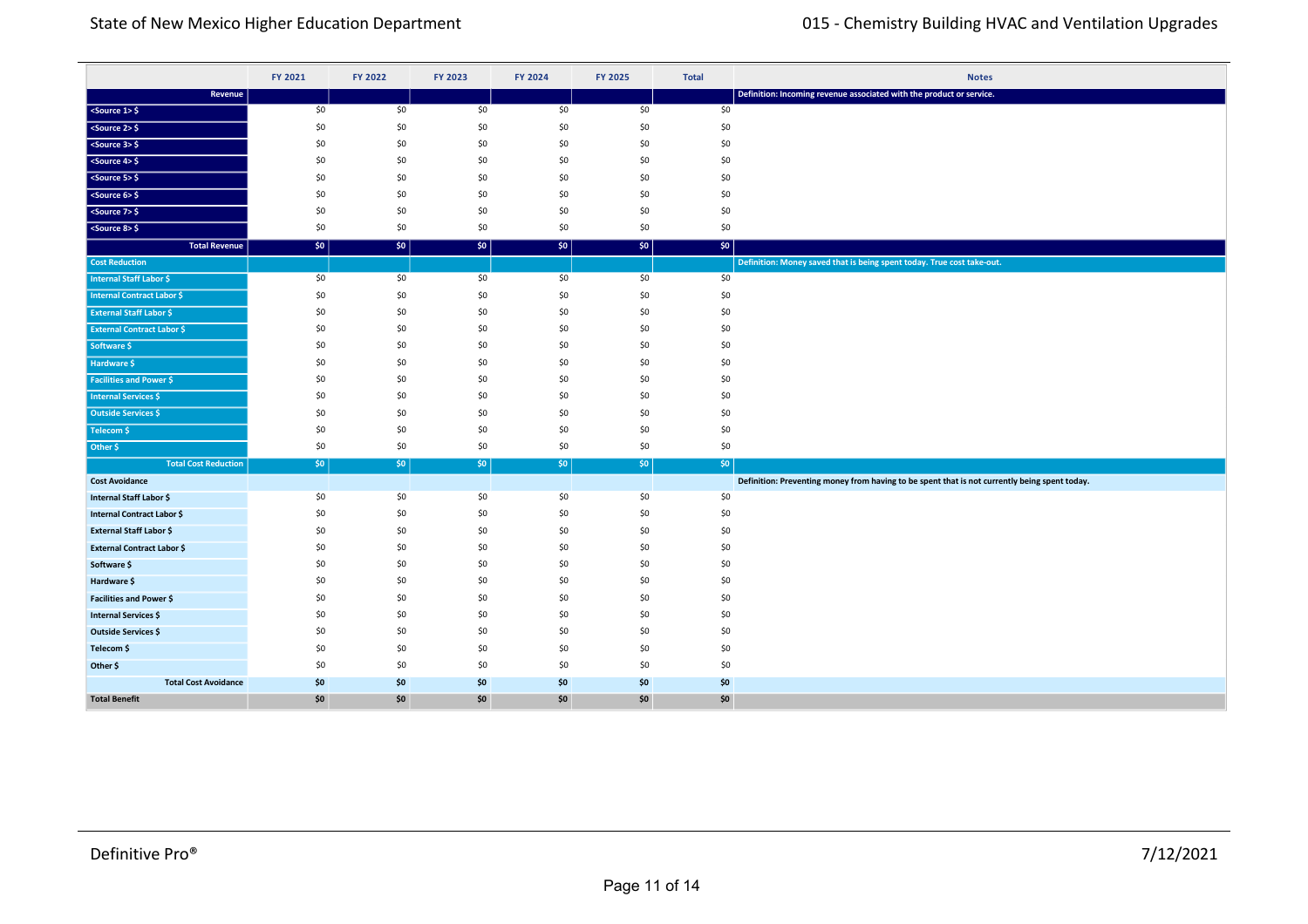|                             |                      | FY 2021 | FY 2022 | FY 2023 | FY 2024 | <b>FY 2025</b> | <b>Total</b> |
|-----------------------------|----------------------|---------|---------|---------|---------|----------------|--------------|
| <b>Total Pre-Project</b>    |                      | \$0     | \$0     | \$0     | \$0     | \$0            | \$0          |
| <b>Total Project</b>        |                      | \$0     | \$0     | \$0     | \$0     | \$0            | \$0          |
| <b>Total Post-Project</b>   |                      | \$0     | \$0     | \$0     | \$0     | \$0            | \$0          |
|                             | <b>Total Cost</b>    | \$0     | \$0     | \$0     | \$0     | \$0            | \$0          |
| <b>Total Revenue</b>        |                      | \$0     | \$0     | \$0     | \$0     | \$0            | \$0          |
| <b>Total Cost Reduction</b> |                      | \$0     | \$0     | \$0     | \$0     | \$0            | \$0          |
| <b>Total Cost Avoidance</b> |                      | \$0     | \$0     | \$0     | \$0     | \$0            | \$0          |
|                             | <b>Total Benefit</b> | \$0     | \$0     | \$0     | \$0     | \$0            | \$0          |
| <b>Return</b>               |                      | \$0     | \$0     | \$0     | \$0     | \$0            | \$0          |
| <b>Cumulative Return</b>    |                      | \$0     | \$0     | \$0     | \$0     | \$0            | \$0          |
| <b>ROI %</b>                |                      | 0.00%   | 0.00%   | 0.00%   | 0.00%   | 0.00%          | 0.00%        |
| <b>Cumulative ROI %</b>     |                      | 0.00%   | 0.00%   | 0.00%   | 0.00%   | 0.00%          | 0.00%        |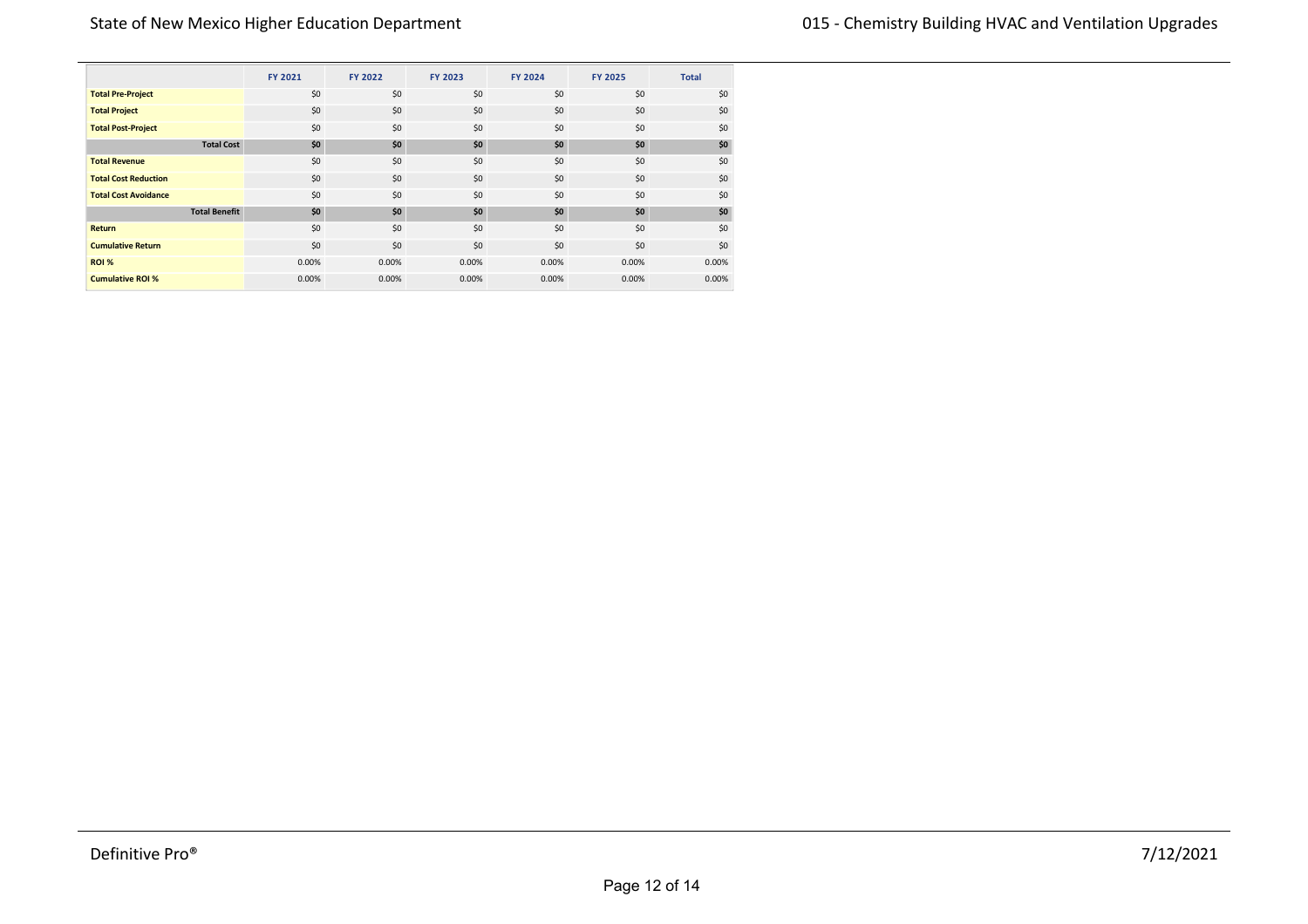## State of New Mexico Higher Education Department **1992** Chemistry Building HVAC and Ventilation Upgrades